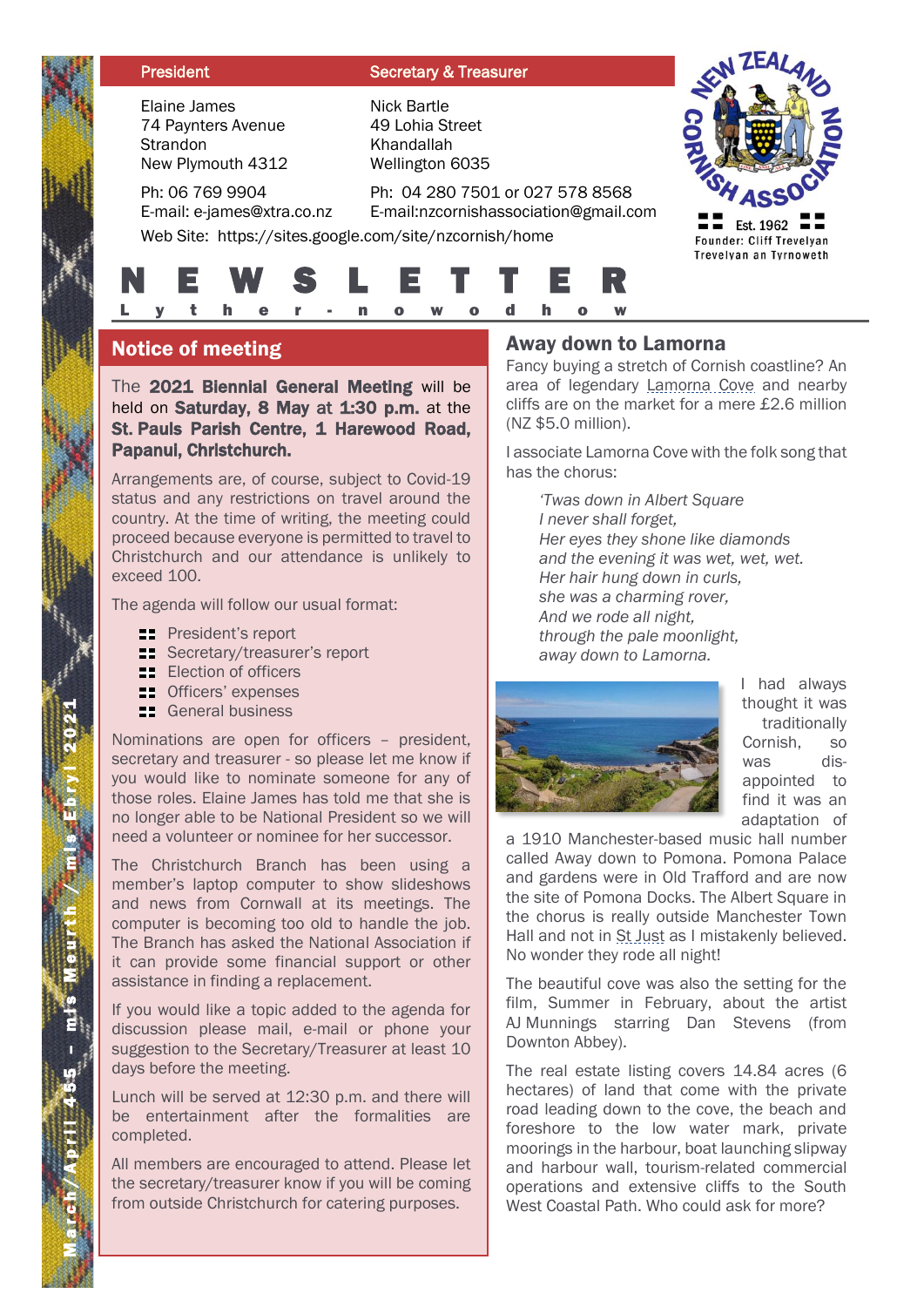An article in Country Life magazine said, "Every so often an opportunity comes along which is so rare as to be effectively unique. That's the case today, as the picturesque and unspoilt Lamorna Cove has come up for sale. Located at West Penwith, five miles from Penzance, it's one of the last remaining bays in Cornwall that remains in private hands –

and the whole place is up for sale at £2.65 million. That price includes a tourism business (including restaurant and apartments) and two delightful homes, one of which is amongst the most photogenic in Cornwall."

The property may be split it into lots. Lot 1, the residential, boating

and holiday business –a restaurant, one- and two-bedroom holiday homes and a pay-and-display car park – for sale at a guide price of £1.45 million.

Lot 2 is the majestic Cliff Cottage, a granite-built former count house for the old Victorian quarry, now one of Cornwall's most photographed houses, at £695,000. Finally there is lot 3, a semidetached, four-bedroom cottage, at £495,000."

Lamorna Cove was the site of a thriving quarry industry in Victorian times. High-quality granite was cut by hand from the cliffs and shipped to destinations around the world. Loading from the small quay was often delayed by heavy seas and sea transport was eventually abandoned in favour of transport overland to Penzance.

The quarry ceased production in 1911, after which Lamorna Cove became an outpost of the Newlyn School of artists, among them AJ Munnings. Augustus John was a regular visitor, as were the writers John le Carré and Derek Tangye.

The cove and its surrounding lands were then owned by Col Paynter, who encouraged artists and writers to live there. Tourism took over when Col Paynter's daughter, Mary Elizabeth, sold the cove in 1982. The present owners, Roy Stevenson and his family, have enjoyed sharing Lamorna Cove with the public since 1995.

"It is only going to be sold to someone who feels the magic of the place. If you arrive and you don't feel the magic, don't even get out of your car," Roy Stevenson said.

One of the obvious buyers, The National Trust, has ruled itself out of the deal on the basis that it already owns large tracts of the Cornish coastline.

## Contrast Cadgwith

2

In stark contrast to putting property on the open market, the fishermen of Cadgwith have worked together to prevent buildings on their harbour from being sold to developers.

Cadgwith, on the Lizard peninsula, is another strikingly pretty harbour village. Unlike Lamorna, its traditional industry is still active. A small fleet of fishing boats continue to operate from the harbour. There are three buildings on the sea front that are crucial to the fishermen.



The key building is the Winch House which, as its name suggests, contains a winch used to pull the boats up the beach. It was purchased and renovated 26 years ago by a charitable trust. The trustees decided in February that it was time to sell and use the funds for other charitable

purposes. The trust gave the local parish council first refusal to buy the building so that it could be held in perpetuity for the whole community.

Although the other two buildings were not on the market, the fate of the winch house brought the issue to light. The fishermen decided to fundraise a reserve of money to buy them when the time came. They set a target of £300,000 and BBC news reported on 31 March that they had already reached their goal.

The Cadgwith Fishing Cove Trust is now in a position to secure the future of all three buildings, the fishing businesses and the local economy. A loan from the parish council will buy the Winch House and the funds to buy the other two which are used to process catches and store equipment. Fundraising will continue for running costs and repairs.

## A singular Cornishwoman

It is not unusual these days to hear stories of women who have started from humble beginnings and who have risen to the heights of professional or social standing. In the fifteenth century it was almost unimaginable.

Thomasine Bonaventure was such a woman. The details of her life are sketchy, especially the dates. She was born in Week St. Mary



southwest of Bude around 1450 – 1470. Her first lucky break came in her early teens while she was looking after some sheep. Richard (or Thomas – accounts vary) Bumsby, a London mercer or draper, was in the

area visiting customers and collecting debts. He was looking for somewhere to stay the night and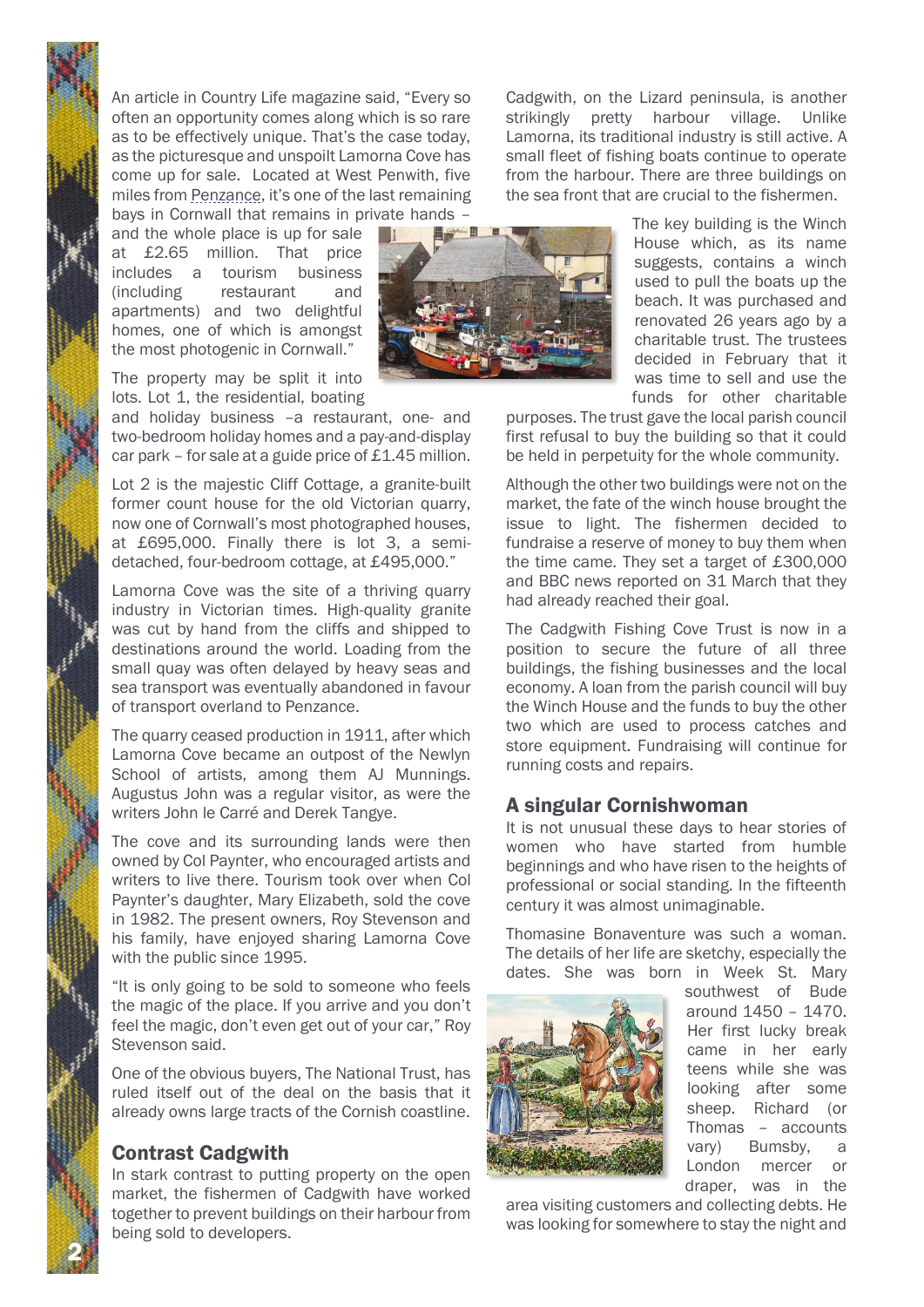asked the young shepherdess. She took him home and her parents offered him accommodation. Mr Bumsby was so impressed with the girl's quick thinking, charm and beauty that he offered her a position as a servant in his London home and

undertook to treat her well and provide for her financially for the rest of her life. This was an opportunity that could not be turned down.

The second stroke of good fortune came when Mr Bumsby's wife died. Distraught widower as he was, he made what must have been a controversial decision and married

Thomasine. Two years later Mr Bumsby himself died leaving Thomasine a wealthy widow.

She was now a highly eligible lady and there were many suitors. Henry Gall won her heart, but she was careful to secure the equivalent of pre-nuptial agreement. They were married and lived happily for some years until Mr Gall passed away. Thomasine's third husband was John Percivall Esq. who was made a sheriff of the City of London. In 1498 (or 1499). He became Lord Mayor and was knighted by Henry VII. The simple Cornish shepherdess had become a titled lady and first lady of the capital city. Sir John died in 1504 leaving Lady Percivall with a third fortune. She had been active in the business interests of all three of her husbands and continued her involvement for the rest of her life. She lived to be 89.

Thomasine was generous in sharing her wealth. On the death of her first husband she granted ten marks (a unit of currency at the time based on the weight of precious metals) for the construction of a bridge at Week St Mary.

After her marriage to Henry Gall, she purchased twenty acres of woodland "for the perpetual use of the poor of Week St. Mary, for fewel to be hewn in pieces once a year and finally and equally divided, for evermore on the vigil of St. Thomas the Twin."

Another gift commemorated her marriage to John Percivall. "A firm and stedfast road should be laid down with stones, at her sole cost, along the midst of Green-a-moor, and fit for man and beast to travel on with their lawful occasions from Lanstephadon (Launceston) to the sea." She gave forty marks for the building of a tower for St Stevens church in Launceston (10 miles southwest of Week St Mary) subject to the specification that the tower should have "pinnacles so high that they might be seen from Swannacote Cross, by the moor, to the intent that they who do behold it from the Burgage Mound may remember the poor mayde who is now a wedded dame of London Citie."

3

One of her better-known and enduring gifts was of a chantry, boarding school and library at Week St Mary in around 1510. The sons of many gentlemen of Cornwall and Devon received an education there. Chantries were

> abolished by a law passed in 1550 and the school was reestablished under different rules in Launceston. The remains of the original buildings are now owned by the Landmark Trust and have been converted into a holiday rental.

Thomasine's will, drawn up in 1512, is held by the British Library. In it she bequeathed a "little gilt goblet with a blue flower in the bottom" to the vicar of Liskeard "to the intent that he should pray for her soul." She was clearly concerned over the fate of her mortal soul as the purpose of the chantry was that, as patron of the school, songs and prayers would be said there for her spiritual benefit. Perhaps all her charity worked – we still remember her.

#### Christchurch branch

The Christchurch branch held its first meeting for 2021 at the St. Pauls Parish Centre Papanui on Saturday, 13 February.

The President welcomed 17 members, a rather smaller attendance than usual. Apologies were received from 7 more members.

David King presented a few more facts from the Rev. Schollar's first book and Les Mitchell spoke on the legend of who cut the steps in the cliff path to Bedruthan Beach.

The News from Cornwall covered a longer time span than usual and was presented by the combined efforts of Judy, Barbara and Jennie.

Another episode of John Nettles DVD was screened before afternoon tea and the raffle.

The Branch held its AGM on 6 March 2021 with an attendance of 18 members.

The Secretary read the minutes of the 2020 AGM. The President then presented her report on the year. The Treasurer's report showed a healthy balance and the treasurer recommended it would be unnecessary to increase the annual subscription which would remain at \$25.

When electing officers, president Jeanette Beaumont was re-elected unopposed. Vicepresidents were all re-elected as were the secretary and treasurer.

Margaret Swanney resigned from the Committee after more than twenty years'